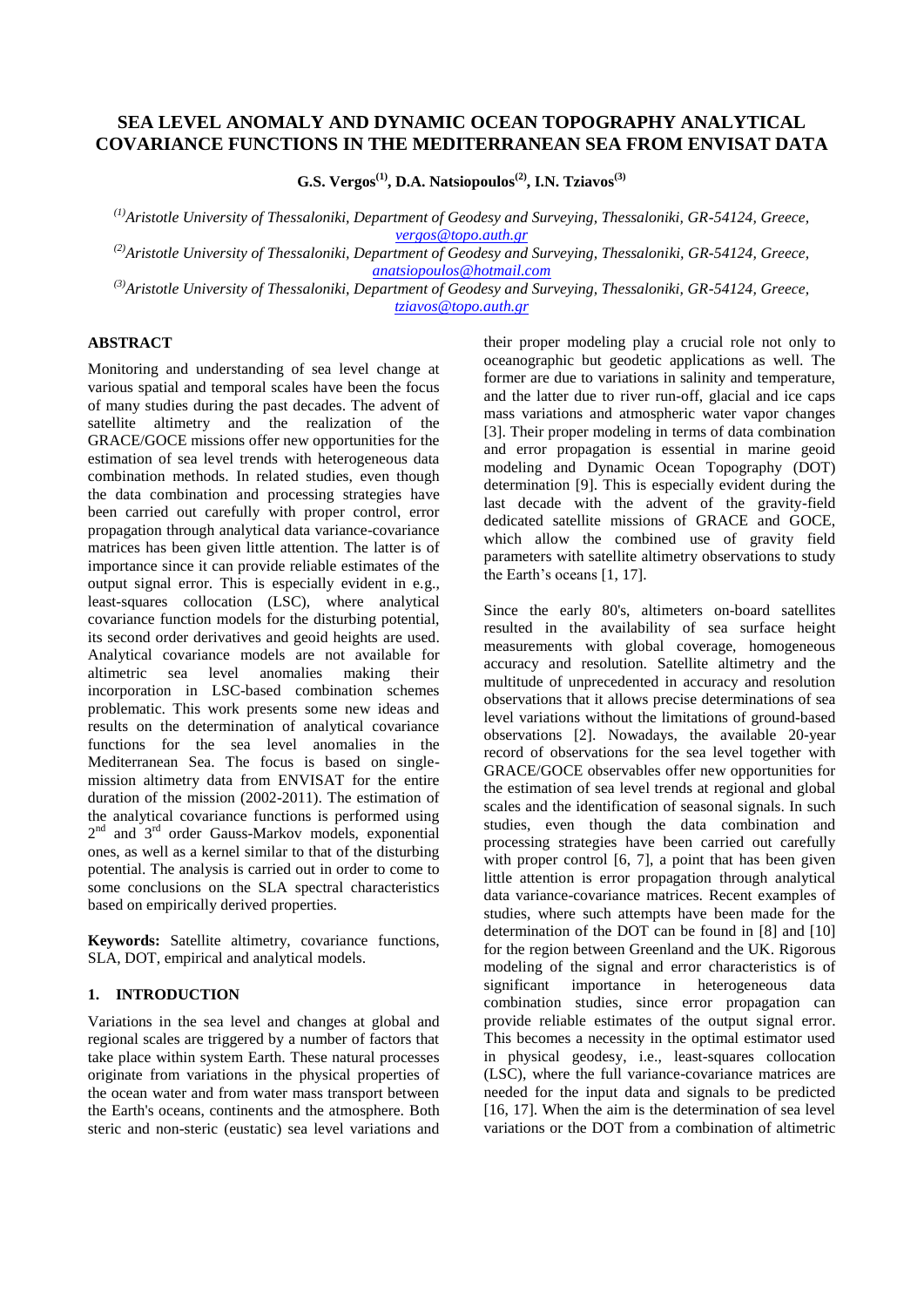and GRACE/GOCE observations, one can determine analytical covariance functions for the disturbing potential, its second order derivatives and geoid heights through one of the standard models, as, e.g., that of [13]. On the other hand, no global or regional analytical models are available for altimetric sea level anomalies (SLAs) making their incorporation in LSC-based combination schemes problematic. The main objective of this work is on the proper modeling of available SLA data in order to determine empirical and analytical covariance functions, so that they will subsequently used for prediction with LSC. From the available analytical covariance functions the full variancecovariance matrices of the functional under study, i.e., the SLA or the DOT can be derived. The focus is based on single-mission altimetry data from ENVISAT, in the Mediterranean Sea, for the entire duration of the satellite mission (2002-2011). Both along-track (1D) and cross-track (2D) cases are studied interpreting the empirical and modeled characteristics of the covariance functions. For the former, the signal characteristics of the sea level anomalies have been studied at monthly, seasonal and annual scales. The estimation of the analytical covariance functions is performed using 2nd and 3rd order Gauss-Markov models, simple exponential ones as well as a kernel similar to that of the disturbing potential, a.k.a., dependent on a series of Legendre polynomials. From that analysis, which is carried out for the entire Mediterranean, conclusions on the SLA spectral characteristics based on empirically derived properties such as the variance and correlation length are derived, while some conclusions on the annual SLA variability are drawn as well.

#### **2. DATA AND ANALYTICAL MODELS**

As already mentioned, the present study is focused in the entire Mediterranean basin, within the region bounded between  $30^{\circ} \le \varphi \le 50^{\circ}$  and  $-10^{\circ} \le \lambda \le 40^{\circ}$ . In this region, the statistical characteristics of the SLA have been studied using altimetric observations from ENVISAT for the entire duration of its mission (2002- 2011). The ENVISAT data were acquired from the RADS system [12] as SLAs relative to the EGM2008 geopotential model. All geophysical and instrumental corrections have been applied, using the default models proposed by the RADS system, so that corrected SLAs would be available. Given the data availability, two main sets of tests have been carried out for the estimation of SLA analytical covariance functions. The first one refers to the use of a single pass of the satellite, in order to study the stochastic characteristics of the SLA in the along-track (1D) direction. For that case, the longest pass available in the Mediterranean Sea (pass 444) has been chosen (see Fig. 1) in order to utilize as many as possible SLA observations without any interruptions from dry-land areas (islands, isles, etc.). The second test refers to the use of the entire set of ENVISAT passes for the Mediterranean Sea, so that the SLA variability will be studied in both the along- and cross-track (2D) direction (see Fig. 1).



*Figure 1: ENVISAT pass 444 used for the along-track (1D) SLA covariance function study (top) and distribution of ENVISAT passes (bottom) in the Mediterranean Sea (2D case).*

In order to study the statistical characteristics of the SLA, either in the 1D and the 2D case, first the empirical covariance models were derived. Given a set of observations for the functional  $C(\cdot)$  under consideration, in our case the SLA  $(h<sup>SLA</sup>)$ , the empirical covariances for a given spherical distance  $\psi$  is [4, 12]:

$$
C(h_i^{SLA}, h_j^{SLA}, \psi) = M\left\{h_i^{SLA}h_j^{SLA}\right\}_\psi, \tag{1}
$$

where, *M* denotes the mean value operator and *i*, *j* the SLA observations at two points in the area under study with a distance  $\psi$ . Employing Eq. 1, the empirical covariance functions for pass 444 have been estimated for all available ENVISAT cycles. Given the 35-day repeat period of ENVISAT, it is implied that for each year ~11 covariance functions have been determined. An example is presented in Fig. 2 (top), where the empirical covariance functions for pass 444 for the year 2005 are depicted. From that figure it is interesting to notice the variability of the variance through the epochs of its year, with high values in January, lower values in spring due to reduced rainfall, increasing values as summer progress due to snow melt and the thermal expansion in July-August. Finally, the variance values decrease again in fall and start increasing in November due to higher level of precipitation. This evolution through time is shown in the Fig. 2 (bottom), where the variances, i.e., the covariance for spherical distance  $\psi = 0$ , between 2002 and 2010 are presented. It is clear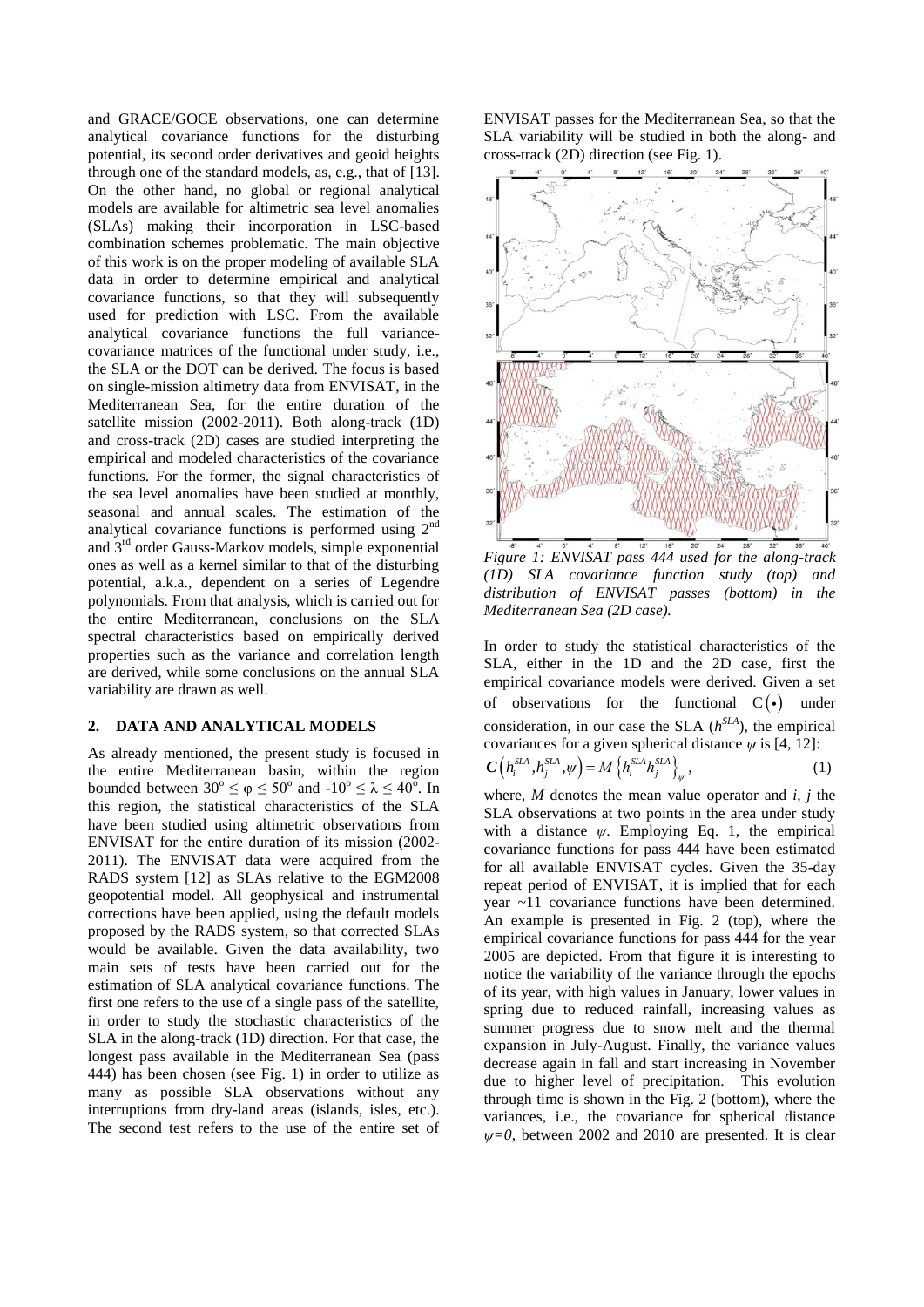

*Figure 2: ENVISAT pass 444 empirical covariance functions for 2005 (left) and variance variability for the period under study (right).*

that cyclo-stationarity is evidenced, showing the repeated behavior of the SLA variations with epochs. The abnormal behavior is correlated with ENSO events, e.g., overall low in January 2006 and overall high in August 2008. It is interesting to notice that the low in January 2006 is a response to the La-Niña event in September 2005, i.e., with a time lag of 4-5 months, while the high in August 2008 is a response to the negative Southern Oscillation Index (SOI) in April 2008.

In order to determine some analytical model for the SLA covariance function, various options have been tested. The first class of analytical models refers to exponential ones, where six choices were examined, with varying number of parameters to be determined, as follows:

$$
C_{h^{SLA}h^{SLA}}(\psi) = \alpha e^{b\psi} \,, \tag{2}
$$

$$
C_{h^{\text{SLA}}h^{\text{SLA}}}(\psi) = \alpha e^{b\psi} + c e^{d\psi},\tag{3}
$$

$$
C_{h^{SLA}h^{SLA}}(\psi) = ae^{-\left(\frac{\psi-b}{c}\right)^2},\tag{4}
$$

$$
C_{h^{\text{SLA}}h^{\text{SLA}}}(\psi) = \alpha e^{-b\psi^2} \,, \tag{5}
$$

$$
C_{h^{\text{SL}_h\text{SL}_h}}(\psi) = \alpha e^{-b\psi} \cos(\omega \psi), \tag{6}
$$

$$
C_{h^{\text{SL}_h\text{SL}_h}}(\psi) = \alpha(1 + b\psi)e^{-b\psi} \,. \tag{7}
$$

In Eqs. 2-7, *a*, *b* and *c* denote parameters to be determined so that the analytical covariance model will fit the empirical one. Note that all above models are a function of the spherical distance between the points where SLA observations exist. Those six models will be denoted as MODEL A, B, …, F, respectively in the sequel. The other class of analytical models tested refers to 2<sup>nd</sup> and 3<sup>rd</sup> order Gauss-Markov ones (MODEL G and H herein) as outlined in Eqs. 8 and 9 respectively, where *D* is the characteristic distance, *r* is the planar distance and  $\sigma_{h}^2$  the SLA variance [5, 15]

$$
C_{h^{\text{SLA}}h^{\text{SLA}}}(r) = \sigma_{h^{\text{SLA}}}^2 \left(1 + \frac{r}{D}\right) e^{\left(-\frac{r}{D}\right)}, \tag{8}
$$

$$
C_{h^{SIA}h^{SIA}}(r) = \sigma_{h^{SIA}}^2 \left(1 + \frac{r}{D} + \frac{r^2}{3D^2}\right) e^{(-r/D)}.
$$
 (9)

Finally, an analytical model similar to the one used by [14] for the disturbing potential has been tested. In complete analogy, we can define the covariance function of the SLA or the DOT as (MODEL I herein):

$$
C_{h^{SLA}h^{SLA}}\left(\psi\right) = \sum_{n=0}^{\infty} \sigma_n^2\left(h^{SLA}\right) P_n\left(\cos\psi\right),\tag{10}
$$

where  $\sigma_n^2(h^{SLA})$  are the degree variances of the SLA and

*Pn(cosψ)* the Legendre polynomials. Note that in all cases the analytical covariance function models should agree to the empirical values available for the area under study in order to represent the local statistical characteristics of the signal under consideration, i.e., the SLA in this case. For the description of the behavior of the degree variances given in Eq. 10 a  $3<sup>rd</sup>$  degree Butterworth filter is used so that the degree variances of the SLA are given as [10]:

$$
\sigma_n^2\left(h^{SLA}\right) = b\left(\frac{k_2^3}{k_2^3 + n^3} + \frac{k_1^3}{k_1^3 + n^3}\right) s^{n+1}.
$$
 (11)

The factors  $b, k_1, k_2$  and  $s$  are determined so that the analytic model fits the empirical values describing the statistical characteristics of the functional in the area under study and more precisely the variance and the correlation length. Note that the scale factor  $s^{n+1}$  in Eq. 11 resembles the  $(R_B/R)^{2(n+1)}$  one in the Tscherning and Rapp analytical covariance model of the anomalous potential. As far as the study of the statistical characteristics of the DOT is concerned, from the various models available the one chosen in the present study is that by [14].

#### **3. SLA ANALYTICAL MODELS AND ACCURACY**

All aforementioned models have been evaluated first in the 1D case, where the empirical covariance function for ENVISAT pass 444 was estimated for the entire duration of the mission (2002-2011). The results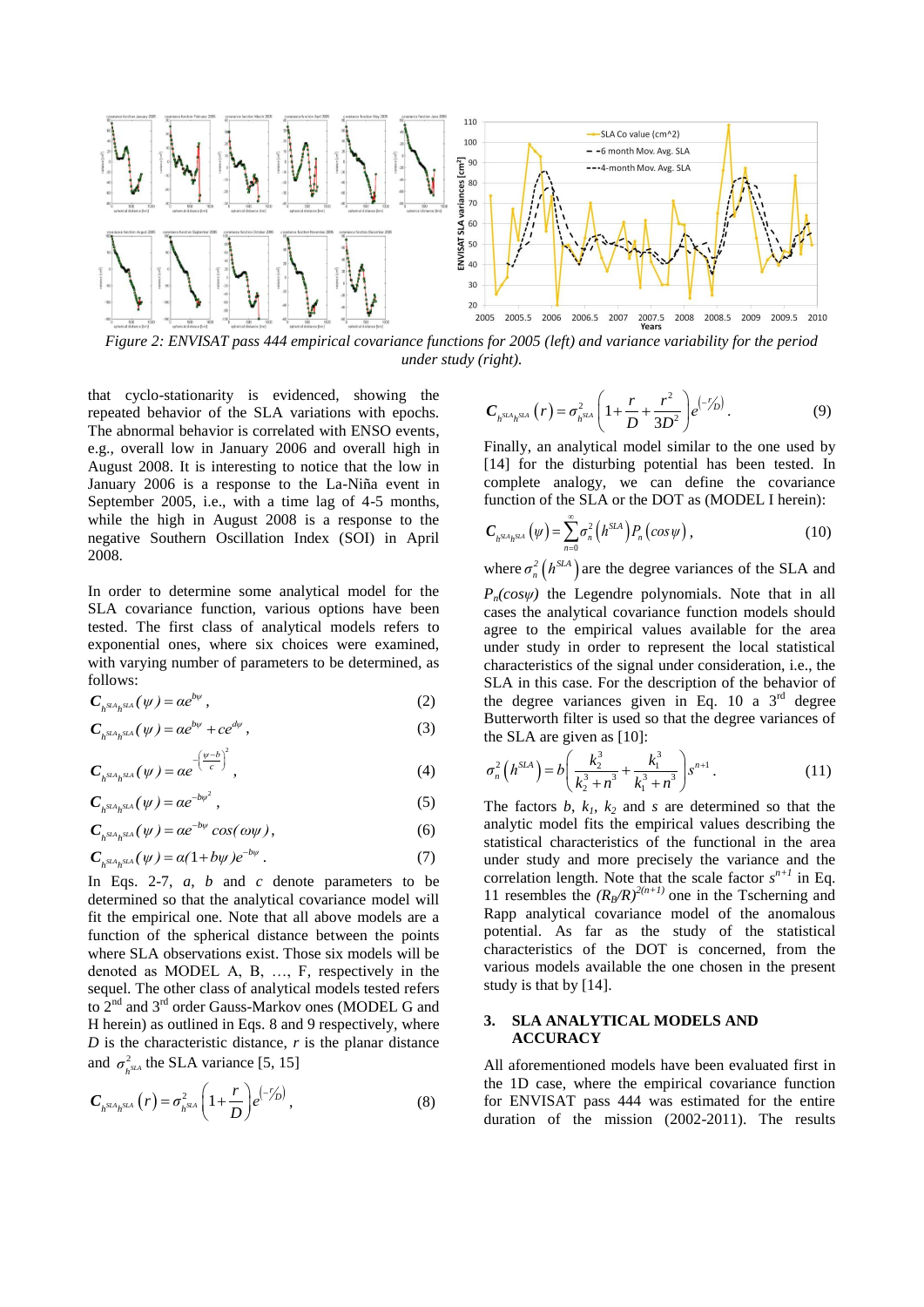presented below refer to a single month of the satellite data (August 2005) in order to demonstrate the performance of the analytical models. Within the estimation strategy followed, first the empirical covariance function is determined, then the analytical models are fitted to the empirical values and finally, prediction is carried out with LSC in order to evaluate the accuracy that they offer. Three tests are performed, the first one by omitting the first 20 records of the track and using the rest for the prediction (TEST 1), the second by omitting the last 20 points (TEST 2) and the third by omitting every second point (TEST 3) and using the rest for the prediction. The tests cases are also depicted with the boxes in Fig. 3, where the SLA for August 2005 and the sub-satellite points for pass 444 are displayed. In Fig. 3 the empirical covariance function of the SLA is depicted with red dots, along with the fitted analytical models (Models A, B, …, F, I). From Fig. 3, the exponential models seem to provide a good fit to the empirical values, as the Gauss-Markov models do. The only model that seems to miss-model the empirical one is the one based on the expansion of Legendre polynomials (MODEL I), probably due to the limited number of observations and the limited extent of the area under study. Tab. 1 summarizes the statistics of the ENVISAT pass 444 for August 2005 along with the prediction errors from the various analytical models for all three test cases (TEST A: prediction in the first 20 points from the rest, TEST B: prediction in the last 20 points from the rest and TEST C: prediction every second point from the rest). As far as TEST A is

concerned, the exponential model E and the second order Gauss-Markov models provide the best results with a standard deviation of the prediction errors at the  $\pm 8.7$  cm. It is noticing that between the two, the Gauss-Markov model provides a mean value smaller 7 cm compared to the exponential one, which is positive in terms of the estimation of unbiased errors. The parameters estimated for model E were  $a=90.47$   $cm^2$ and  $b=0.015$   $1$ <sup>o</sup>, while for the 2<sup>nd</sup> order Gauss-Markov  $\sigma_{h}^{2} = 87.39 \text{ cm}^{2}$  and  $D = 115.32 \text{ km}$  (see Eqs. 6 and 8). The same behavior is evidenced from the results for TEST B, where the exponential models E and F along with the second order Gauss-Markov model gave the most rigorous prediction errors, with a std at the  $\pm$ 5.5-5.9 cm level. From these two tests, which simulate the case where SLA data from altimetry need to be predicted close to the coastline, the performance of the third order Gauss-Markov and that of the expansion in Legendre polynomials present the largest errors. Almost all analytical models perform well in TEST C giving small errors of the order of a few cm  $(\pm 1.95 - 2.18$  cm) and mean values at the sub-mm level. MODEL I does not perform well again giving a standard error of  $\pm 4.5$ cm. The improvement is due to the existence of more data in the region where predictions need to be made.

As far as the 2D case is concerned, two tests have been carried out. One using a complete cycle of the ENVISAT data for the entire Mediterranean Sea (all passes included, see Fig. 1 bottom). This consisted of a



*Figure 3: ENVISAT SLA along pass 444 (left) and empirical and analytical model covariance functions (right).*

total number of 11870 SLA observations, for which analytical covariance functions were determined and predictions were made by omitting every second point and using the rest to estimate the SLA in these locations (TEST D in the sequel). The second test refers to using

the entire set of ENVISAT data, to predict SLA at an inner window where no observations are available. The inner window was selected for the area bounded between  $(32^{\circ} \le \varphi \le 36^{\circ}$  and  $15^{\circ} \le \lambda \le 20^{\circ})$ . This resembles the case when no information is available in a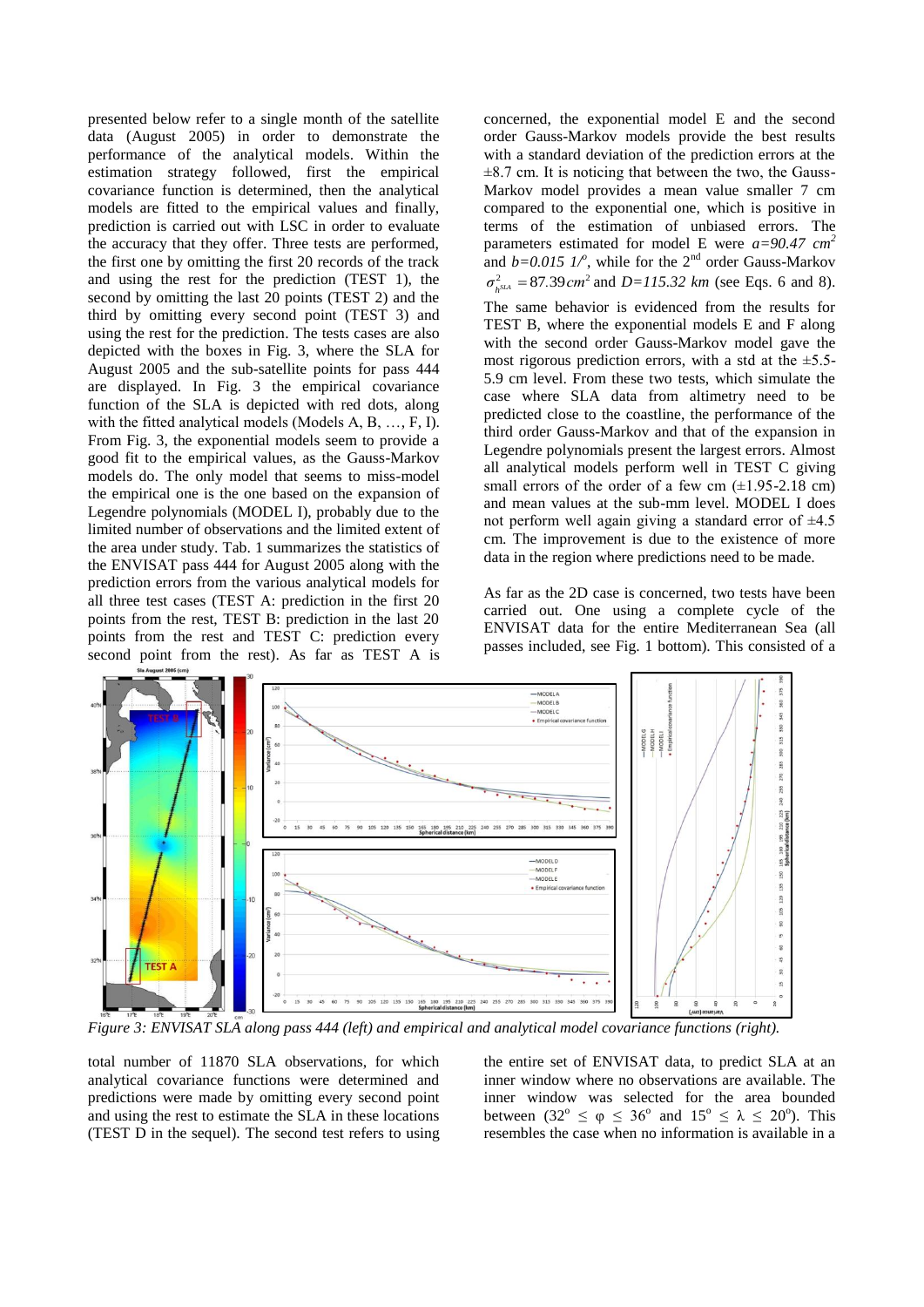|                | min       | max      | mean     | std        |  |  |
|----------------|-----------|----------|----------|------------|--|--|
| <b>SLA</b>     | $-19.9$   | 23.5     | 7.4      | $\pm 8.5$  |  |  |
| <b>TEST A</b>  |           |          |          |            |  |  |
| <b>MODEL A</b> | $-29.07$  | 3.74     | $-10.06$ | $\pm 8.87$ |  |  |
| <b>MODEL B</b> | $-18.60$  | 5.07     | $-4.02$  | ±6.10      |  |  |
| <b>MODEL C</b> | $-27.75$  | 4.46     | $-8.53$  | $\pm 8.75$ |  |  |
| <b>MODEL E</b> | $-27.66$  | 4.53     | $-8.63$  | $\pm 8.67$ |  |  |
| <b>MODEL F</b> | $-22.22$  | 9.53     | $-0.84$  | $\pm 9.39$ |  |  |
| <b>MODEL G</b> | $-18.97$  | 11.47    | 1.69     | $\pm 8.70$ |  |  |
| <b>MODEL H</b> | $-20.76$  | 22.48    | 7.27     | ±12.88     |  |  |
| <b>MODEL I</b> | $-91.3$   | $-2.70$  | $-35.65$ | ±32.5      |  |  |
| <b>TEST B</b>  |           |          |          |            |  |  |
| <b>MODEL A</b> | $-13.39$  | 5.95     | $-6.13$  | ±5.54      |  |  |
| <b>MODEL B</b> | $-128.22$ | $-10.89$ | $-78.97$ | ±35.41     |  |  |
| <b>MODEL C</b> | $-13.55$  | 6.57     | $-5.99$  | ±5.78      |  |  |
| <b>MODEL E</b> | $-13.74$  | 6.38     | $-6.23$  | ±5.78      |  |  |
| <b>MODEL F</b> | $-10.57$  | 8.86     | $-3.15$  | ±5.54      |  |  |
| <b>MODEL G</b> | $-10.19$  | 10.42    | $-2.24$  | $\pm$ 5.94 |  |  |
| <b>MODEL H</b> | $-15.40$  | 5.79     | $-7.73$  | $\pm 6.31$ |  |  |
| <b>MODEL I</b> | 22.36     | 79.54    | 30.72    | ±28.59     |  |  |
| <b>TEST C</b>  |           |          |          |            |  |  |
| <b>MODEL A</b> | $-7.61$   | 5.08     | $-0.11$  | $\pm 1.99$ |  |  |
| <b>MODEL B</b> | $-7.57$   | 5.10     | $-0.06$  | $\pm 1.88$ |  |  |
| <b>MODEL C</b> | $-7.52$   | 5.09     | $-0.10$  | $\pm 1.95$ |  |  |
| <b>MODEL D</b> | $-86.59$  | 17.39    | $-1.43$  | ±12.47     |  |  |
| <b>MODEL E</b> | $-7.55$   | 5.09     | $-0.10$  | $\pm 1.95$ |  |  |
| <b>MODEL F</b> | $-8.98$   | 5.27     | $-0.08$  | $\pm 2.07$ |  |  |
| <b>MODEL G</b> | $-9.00$   | 5.27     | $-0.07$  | $\pm 2.07$ |  |  |
| <b>MODEL H</b> | $-9.94$   | 5.29     | $-0.08$  | ±2.18      |  |  |
| <b>MODEL I</b> | $-11.58$  | 10.37    | $-0.08$  | ±4.57      |  |  |

Table 1: Statistics of the ENVISAT pass 444 SLAs and prediction errors from the various analytical models for all test cases investigated. Unit: [cm].

specific area and LSC is used for the prediction. The validation is performed through comparisons with the available observations (TEST E in the sequel). Once again, the empirical covariance functions have been estimated and the analytical models were fitted, carrying out predictions using these fitted values. Fig. 4 presents the empirical and analytical (for Models G & H) covariance functions for the case investigated in TEST D. The parameters estimated for the  $2<sup>nd</sup>$  order Gauss-Markov were  $\sigma_{h}^{2} = 85.28 \text{ cm}^{2}$  and  $D = 268.11 \text{ km}$  in the

case of TEST D, and  $\sigma_{h^{SLA}}^2 = 43.81 \, \text{cm}^2$  and  $D = 34.81 \, \text{km}$ in the case of TEST E.

Table 2, summarizes the results for the prediction errors estimated in TEST D & TEST E for a selection of the available analytical models. From Tab. 2 the outperformance of the exponential model E and that of the Gauss-Markov models are evident, with a std at the ±3.6-4.5 cm level and a mean which is close to zero. The range of the Gauss-Markov models is larger by  $~40$ cm compared to that of the exponential models, signaling that in wider areas, planar analytical models cannot provide rigorous estimates. In TEST E, where an entire window within the study area is missing, all models give disappointing results, since the smallest std of the prediction errors is  $\pm$ 7.39 cm (MODEL E) when the std of the original field is  $\pm 7.50$  cm. This is due to the fact that the area where predictions are made is quite large  $(4^{\circ} \times 5^{\circ})$ , so that the rest of the data cannot describe the SLA variability. The same analysis has been carried out for the DOT model of Rio (see Fig. 4, right). From the analysis carried out, MODEL E and MODEL F provided once again the best results with a prediction error at the  $\pm 4.56$  cm level and a mean value of the order of 0.5-1 cm.

Table 2: Statistics of prediction errors from the various analytical models for TEST D and TEST E. Unit: [cm].

|                | min       | max   | mean    | std         |  |  |
|----------------|-----------|-------|---------|-------------|--|--|
| <b>TEST D</b>  |           |       |         |             |  |  |
| <b>SLA</b>     | $-50.90$  | 55.40 | 7.33    | ±11.49      |  |  |
| <b>MODEL A</b> | $-34.88$  | 29.31 | $-0.03$ | $\pm 3.65$  |  |  |
| <b>MODEL B</b> | $-34.88$  | 29.37 | $-0.03$ | $\pm 3.65$  |  |  |
| <b>MODEL E</b> | $-34.89$  | 29.39 | $-0.03$ | $\pm 3.65$  |  |  |
| <b>MODEL F</b> | $-47.95$  | 55.15 | $-0.02$ | ±4.57       |  |  |
| <b>MODEL G</b> | $-47.97$  | 55.18 | $-0.02$ | ±4.57       |  |  |
| <b>MODEL H</b> | $-80.37$  | 89.49 | $-0.02$ | ±5.77       |  |  |
| <b>TEST E</b>  |           |       |         |             |  |  |
| <b>SLA</b>     | $-44.80$  | 19.80 | 0.04    | $\pm 7.50$  |  |  |
| <b>MODEL A</b> | $-30.91$  | 29.50 | 0.19    | $\pm 7.40$  |  |  |
| <b>MODEL E</b> | $-30.91$  | 29.50 | 0.19    | $\pm 7.39$  |  |  |
| <b>MODEL G</b> | $-403.55$ | 234.2 | 1.03    | $\pm 34.63$ |  |  |



*Figure 4: ENVISAT empirical (red dots) and analytical model covariance functions for TEST D (left) and the DOT (right).*